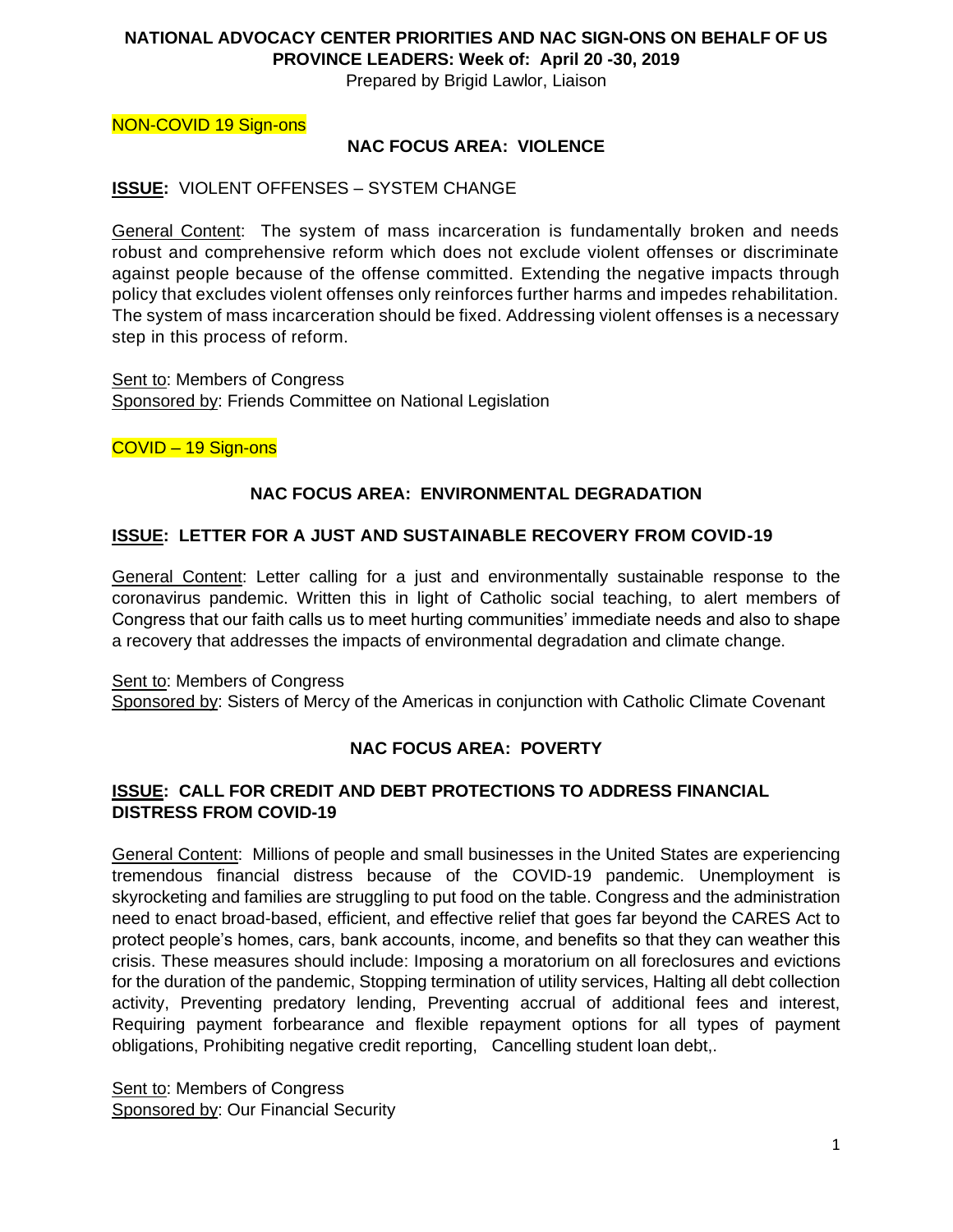## **ISSUE: MEDICARE CRISIS PROGRAM**

General Content: Proposal by U.S. Rep. Pramila Jayapal (D-Mich.) and U.S. Rep. Joe Kennedy (D-Mass.), which would: (1) enroll in Medicare any uninsured person and the household of a person who is found eligible for unemployment insurance due to COVID-19, throughout the duration of this emergency; (2) establish a COVID-19 National Clearinghouse within the Center for Medicare and Medicaid Services to purchase necessary medical and personal protective equipment, including but not limited to: respirator masks, ventilators, gloves, bodysuits, safety glasses, eye protection, isolation gowns, swabs, and more; (3) expand insurance coverage for other uninsured people, by prohibiting cost-sharing within Medicaid and CHIP for COVID-19 vaccine and treatment for enrollees, increasing the federal matching rate for Medicaid during pandemics and economic downturns, and more; and (4) require private insurers (including group, individual, and ERISA plans), Medicare (including Medicare Advantage plans), Medicaid and CHIP, TRICARE and Veteran's Affairs plans, the Indian Health Service, and all health plans covering Federal workers to cover COVID-19 testing (regardless of the result) and treatment without cost-sharing or prior authorization.

Sent to: House of Representatives Sponsored by: Public Citizen

## **ISSUE: UNDOCUMENTED STUDENTS**

General Content: In the middle of an unprecedented public health crisis and the exclusionary relief packages passed by Congress, Secretary of Education Betsy Devos put out guidance this week to exclude undocumented and DACA-holder students from being included in \$6 billion of economic relief for post-secondary education institutions. Approximately 454,000 undocumented students will be directly impacted by this exclusion.

Sent to: Secretary of Education Betsy DeVos, Sponsored by: United We Dream and the Center for Law and Social Policy (CLASP)

### **ISSUE: COMMUNITY HEALTH CENTERS**

General Content: Community Health Centers provide care to vulnerable and underserved populations, mostly for low-income families, communities of color, and patients with limited English proficiency. Emergency funding provided by Congress to date has been helpful, but it is not enough. Additional leadership is needed at the state level. While Congress debates a phase 4 package, we are asking the NGA and governors to prioritize funding and assistance to health centers to ensure that health centers can keep their doors open during and after this pandemic.

Sent to: National Governors Association Sponsored by: Association of Asian Pacific Community Health Organizations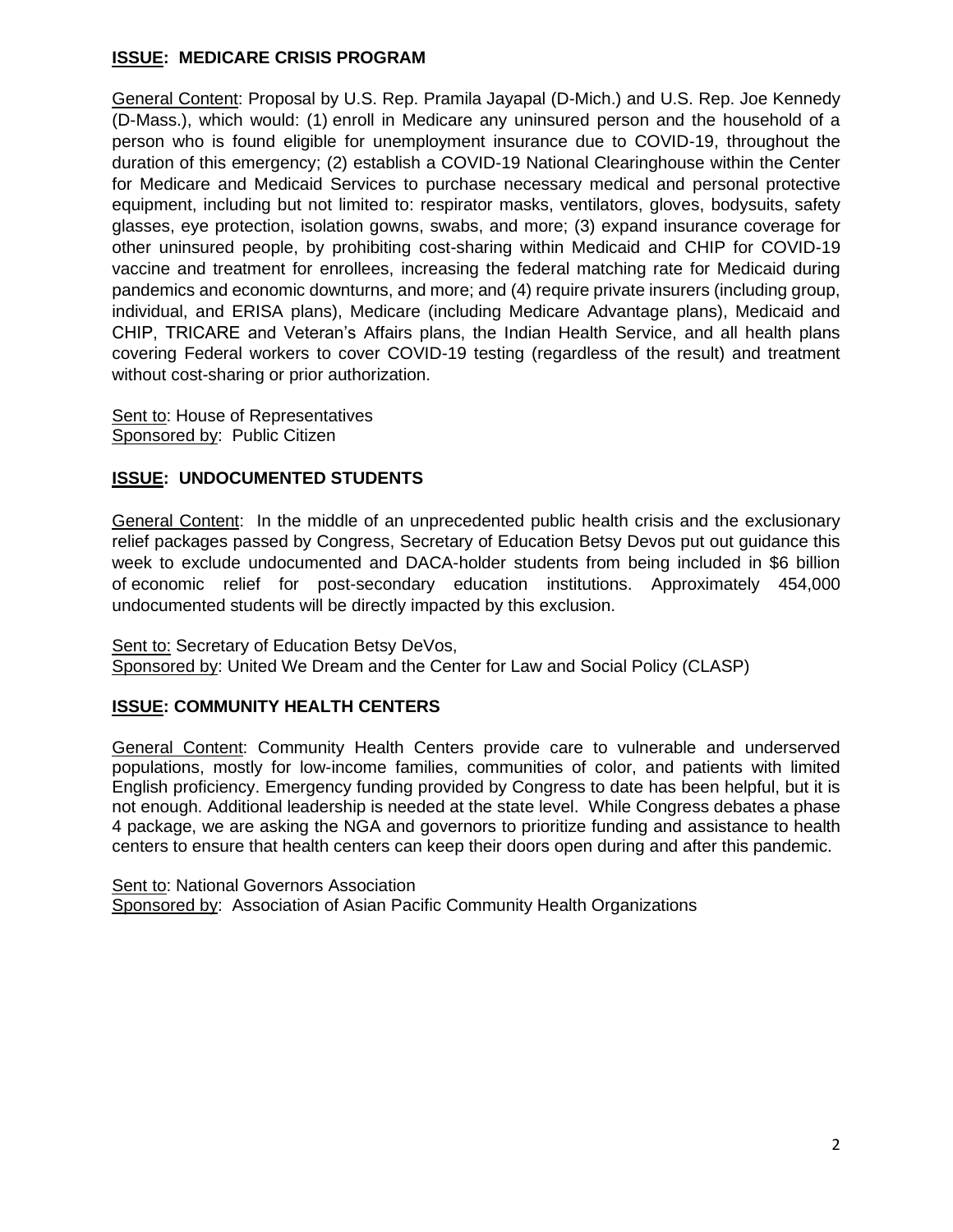# **ISSUE: COVID-19 EVERY WORKER PROTECTION ACT OF 2020**

General Content: OSHA still has not taken steps to issue an Emergency Temporary Standard to protect all the workers still out there on jobs across the country, and has indicated no willingness to do so. In the face of its shameful abrogation of its responsibility to protect the health and safety of our nation's workers, Congress is taking the lead and trying to pass the COVID-19 Every Worker Protection Act of 2020.

Sent to: Members of Congress Sponsored by: National Employment Law Project

## **ISSUE: HEALTH CARE AND ECONOMIC SECURITY RIGHTS OF OLDER ADULTS**

General Content: Health care and economic security rights of older adults living in poverty urgent priorities for low-income older adults who are most at risk of serious illness and death from COVID-19. The actions we are asking Congress to: 1) Center equity to stop the devastating effects of racism and intersectional disparities on communities of color. 2) Increase economic security, including expanding SSI and eliminating asset tests. 3) Strengthen Medicare & Medicaid, including targeted support for Home and Community-Based Services and Medicare Savings Programs. 4) Protect nursing facility residents. 5) Bolster legal, nutrition, housing, and language access services for older adults.

Sent to: Members of Congress Sponsored by: Justice for Aging

## **ISSUE: ADULT DEPENDENTS BILLS**

General Content: Letter urging Congress to include young adults age 16 and over and adult with disabilities who are dependents in the economic stimulus payments.

Sent to: Members of Congress Sponsored by: The ARC

### **ISSUE: NEXT COVID-19 CRISIS FUNDING**

General Content: Support for bigger, regular direct payments to people until we reach full employment. In the next bill to address the COVID-19 crisis emphasize the need for sustained, robust, and more inclusive direct cash payments to those who need emergency money most.

Sent to: Members of Congress Sponsored by: Justice and Witness Ministries | United Church of Christ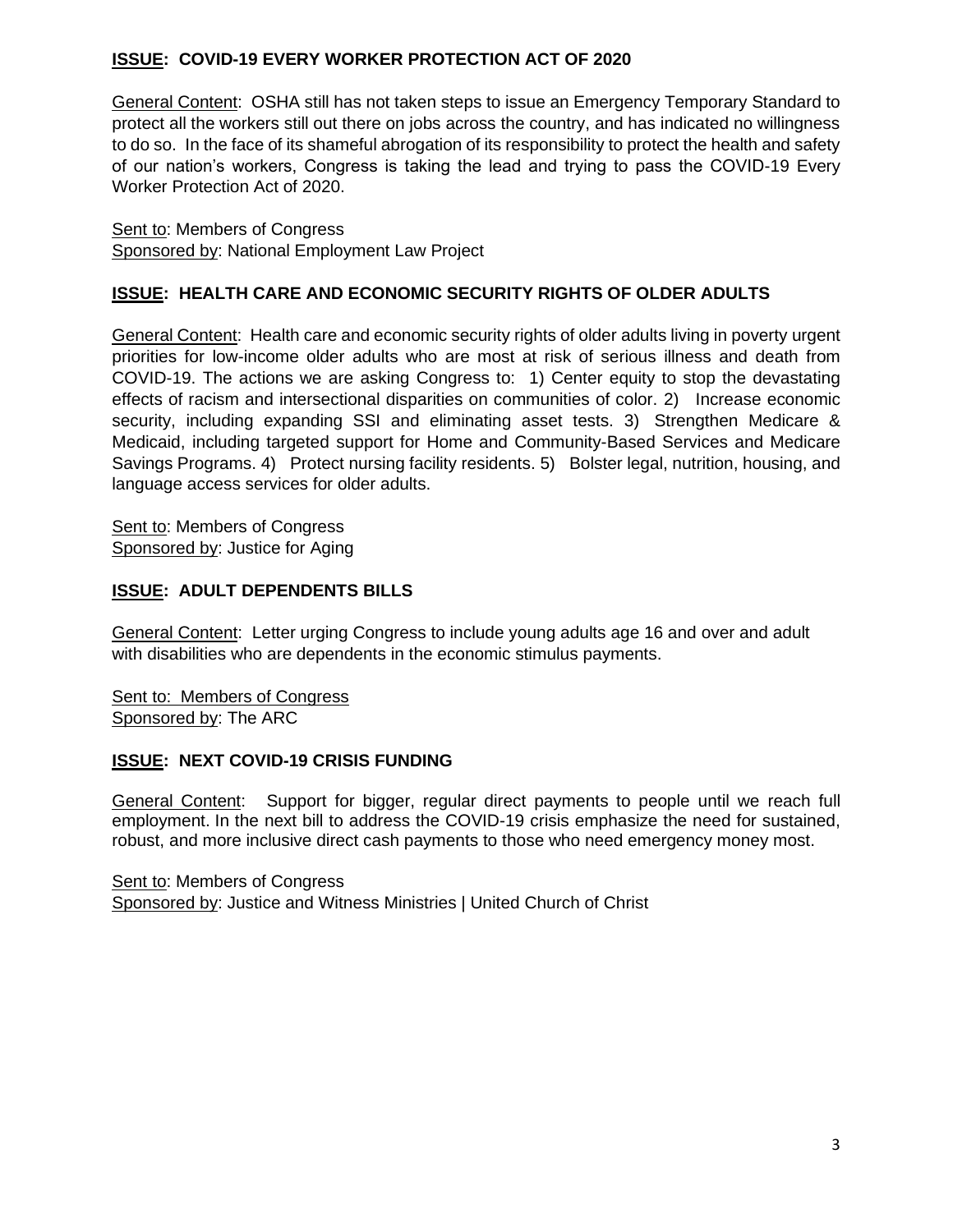# **NAC FOCUS AREA: US POLICY THAT AFFECT GOOD SHEPHERD MISSION WORLDWIDE**

### **ISSUE: FOREIGN POLICY PRINCIPLES**

General Content: Letter to Vice President Biden calling for support a more just and progressive foreign policy. - one that prioritizes diplomacy and multilateralism over militarism. As the Coronavirus pandemic reveals, our country and many others are woefully unprepared for the crisis that we now face. Repealing the 2001 Authorization for Use of Military Force (AUMF) and respecting congressional war powers, Reducing the Pentagon budget, Engaging with Iran, North Korea, Supporting a just resolution to the Israeli-Palestinian conflict, Opposing regime-change interventions and broad-based sanctions, Rejecting discriminatory immigration policies and supporting refugees, Closing Guantanamo, Ending support for governments that violate human rights, Prioritizing diplomacy and avoid militarizing our relations with other rising powers such as Russia and China.

Sent to: Vice President Biden

Sponsored by: one that prioritizes diplomacy and multilateralism over militarism.

### **ISSUE: GLOBAL MILITARY SPENDING**

General Content: The exorbitant amount of money spent on militaries worldwide to be an irresponsible and harmful use of global wealth. U.S military spending must be reduced. We call on the United States to reduce Pentagon spending.

Sent to: Public statement that will be issued as a news release Sponsored by: American Friends Service Committee

# **ISSUE: ZERO OUT FUNDING FOR THE WESTERN HEMISPHERIC INSTITUTE FOR SECURITY COOPERATION - WHINSEC ISTHE NEW NAME FOR THE SCHOOL OF THE AMERICAS(SOA)**

General Content: Letter on behalf of support of the congressional request to zero out the funding for the Western Hemispheric Institute for Security Cooperation (WHINSEC), 10 U.S.C. Section 343, in the 2021 Defense Appropriations bill. WHINSEC is a Department of Defense institute located in Ft. Benning, Georgia, which primarily trains military and police from countries in the Western Hemisphere. Especially given the COVID-19 pandemic, it is vitally important that Congress prioritize funding public health needs and reduce funding in other areas. Defunding WHINSEC would accomplish this as well as strengthen the security of the United States by ending funding for an institute linked to serious human rights violations. We also urge inclusion of a provision to restore disclosure of the names of WHINSEC graduates.

Sent to: Chairman Visclosky, House of Representatives Sponsored by: SOA Watch Staff Collective

### **ISSUE: [ENHANCING NORTH KOREA HUMANITARIAN ASSISTANCE](https://www.markey.senate.gov/imo/media/doc/North%20Korea%20humanitarian%20assistance%202020.pdf) (ENKHA) ACT**

General Content: A request for [Enhancing North Korea Humanitarian Assistance](https://www.markey.senate.gov/imo/media/doc/North%20Korea%20humanitarian%20assistance%202020.pdf) (ENKHA) Act to be included in the next legislative relief package for COVID-19.

Sent to: Speaker Pelosi and House Minority Leader Kevin McCarthy Sponsored by: American Friends Service Committee